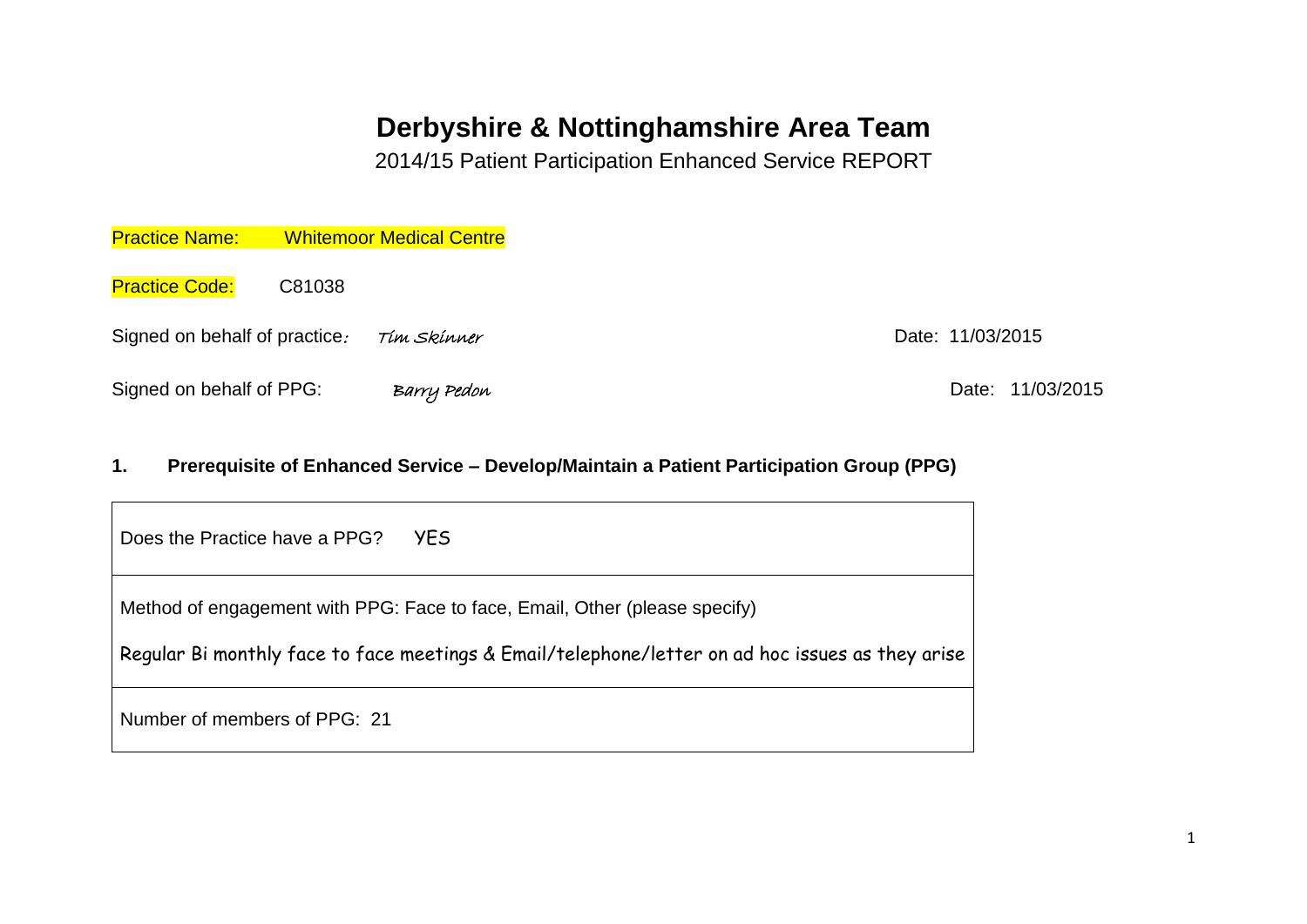Detail of age mix of practice population and PPG:

| %          | Male | Female |
|------------|------|--------|
| Practice   | 49   | 51     |
| <b>PPG</b> | 45   | 55     |

| %        | 16ء      | '-24 | 25-34         | 35-44        | 45-54  | 55-64       | 65-74 | ັບ |
|----------|----------|------|---------------|--------------|--------|-------------|-------|----|
| Practice | 10<br>10 |      | $1\cap$<br>τn | $\sim$<br>⊥∪ | . .    | $\sim$<br>ᆠ | --    | 10 |
| PPG      |          |      |               | Б<br>◡       | Б<br>٠ | 40          | 40    | 10 |

Detail the ethnic background of your practice population and PRG:

| %          |                |       | White                       |                |                           | Mixed/ multiple ethnic groups |                 |                |
|------------|----------------|-------|-----------------------------|----------------|---------------------------|-------------------------------|-----------------|----------------|
|            | <b>British</b> | Irish | Gypsy or Irish<br>traveller | Other<br>white | White &black<br>Caribbean | White &black<br>African       | White<br>&Asian | Other<br>mixed |
| Practice   | 98             |       |                             |                |                           |                               |                 |                |
| <b>PPG</b> | 100            |       |                             |                |                           |                               |                 |                |

| %          | Asian/Asian British          |           |             |         | Black/African/Caribbean/Black British |         |           | Other                 |      |              |
|------------|------------------------------|-----------|-------------|---------|---------------------------------------|---------|-----------|-----------------------|------|--------------|
|            | Indian                       | Pakistani | Bangladeshi | Chinese | Other<br>Asian                        | African | Caribbean | Other<br><b>Black</b> | Arab | Anv<br>other |
| Practice   | $\left\langle \right\rangle$ |           |             |         |                                       |         |           |                       |      |              |
| <b>PPG</b> |                              |           |             |         |                                       |         |           |                       |      |              |

Describe steps taken to ensure that the PPG is representative of the practice population in terms of gender, age and ethnic background and other members of the practice population:

The gender split of the PPG is reasonably reflective of the practice profile. There is no representation from ethnic minorities and this is reflective of the ethnic mix of the population in Belper which Amber Valley Borough Council statistics show as being nearly 99% White British.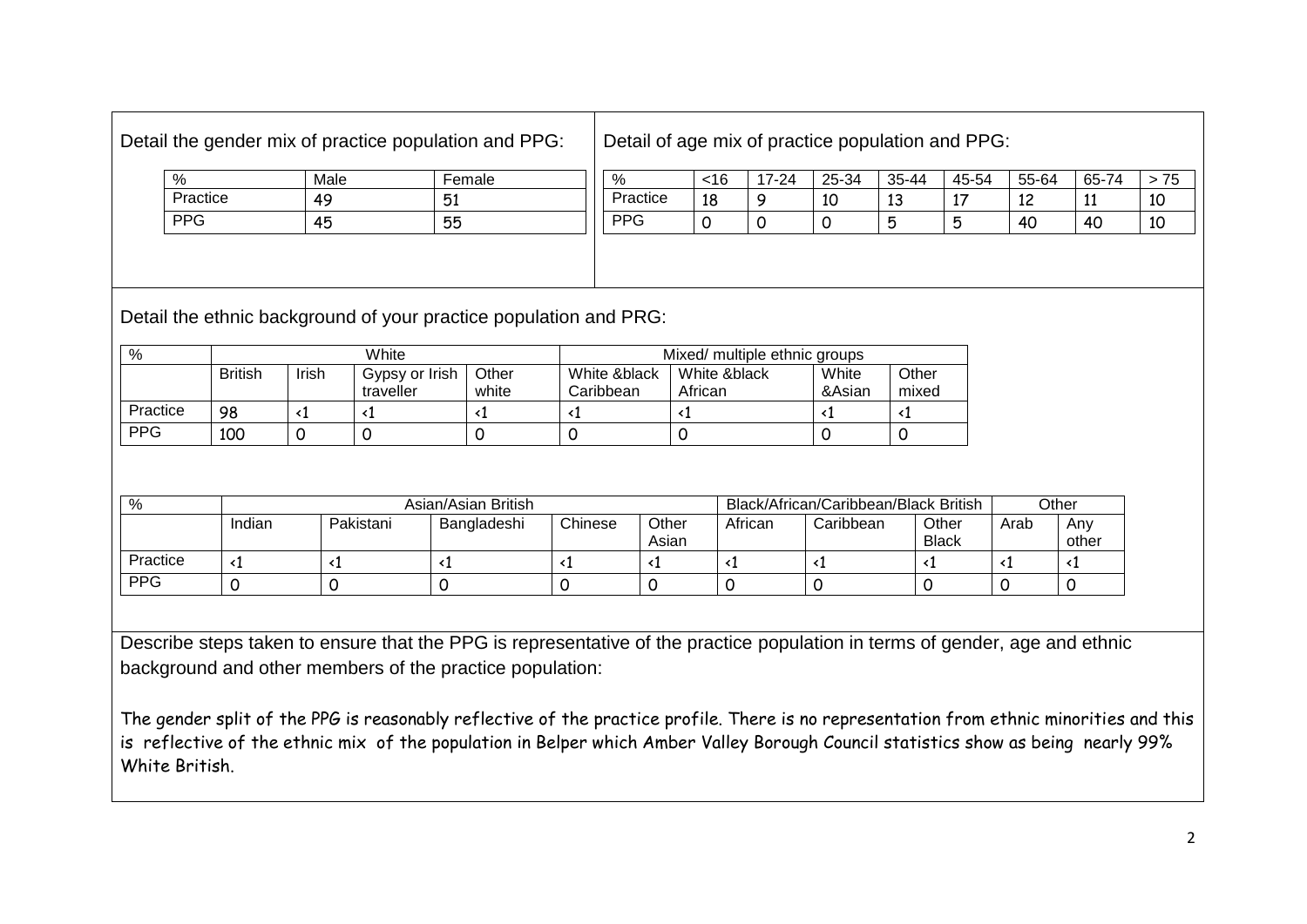Formal ethnicity data not available for PPG members – none assumed to fall into any of the main ethnic minority groupings.

The PPG is conscious that there is a marked under representation in the 18 to 34 and 35 – 54 age groups. This is reflective of the situation at a large number of GP practices and is largely due to 3 main factors

- The largest proportions of clinician appointments are with the over 55 age group so there is a tendency for them to have a greater motivation for regular engagement with the practice.
- A number of factors such as work commitments/childcare/alternative priorities for spare time make it more difficult to get a regular commitment to the PPG from younger age groups.
- Amber Valley Borough Council surveys show that nearly 70% of the population of Belper consider themselves to be in good health and only 8% consider themselves to be in poor health. Because of this health provision does not feature in the councils top 10 list of local public concerns. This is potentially another barrier to younger age groups engaging in a more formal way.

Are there any specific characteristics of your practice population which means that other groups should be included in the PPG? e.g. a large student population, significant number of jobseekers, large numbers of nursing homes, or a LGBT community?

## NO

*If you have answered yes, please outline measures taken to include those specific groups and whether those measures were successful:*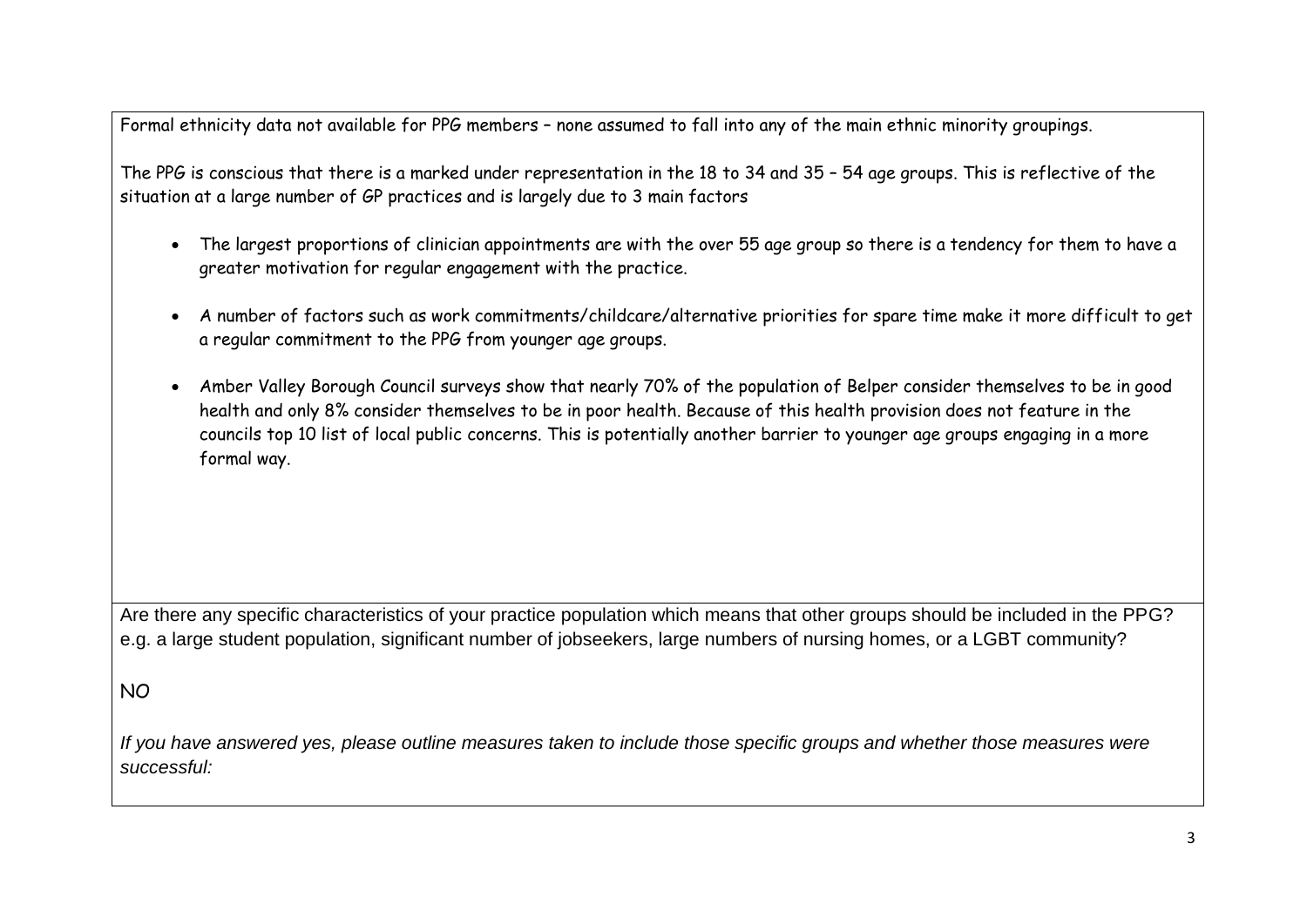|--|--|

# **2. Review of patient feedback**

*Outline the sources of feedback that were reviewed during the year:*

- 2014 National Patient Survey
- Complaints log/Health watch feedback/NHS Choices patient reviews & direct patient feedback
- Anecdotal feedback both personal and from other patients made by members of PPG
- CQC practice risk profile

*How frequently were these reviewed with the PRG?*

Reviewed at each bi monthly meeting and on ad hoc basis with individual members of group when issues arose.

## **3. Action plan priority areas and implementation**

#### Priority area 1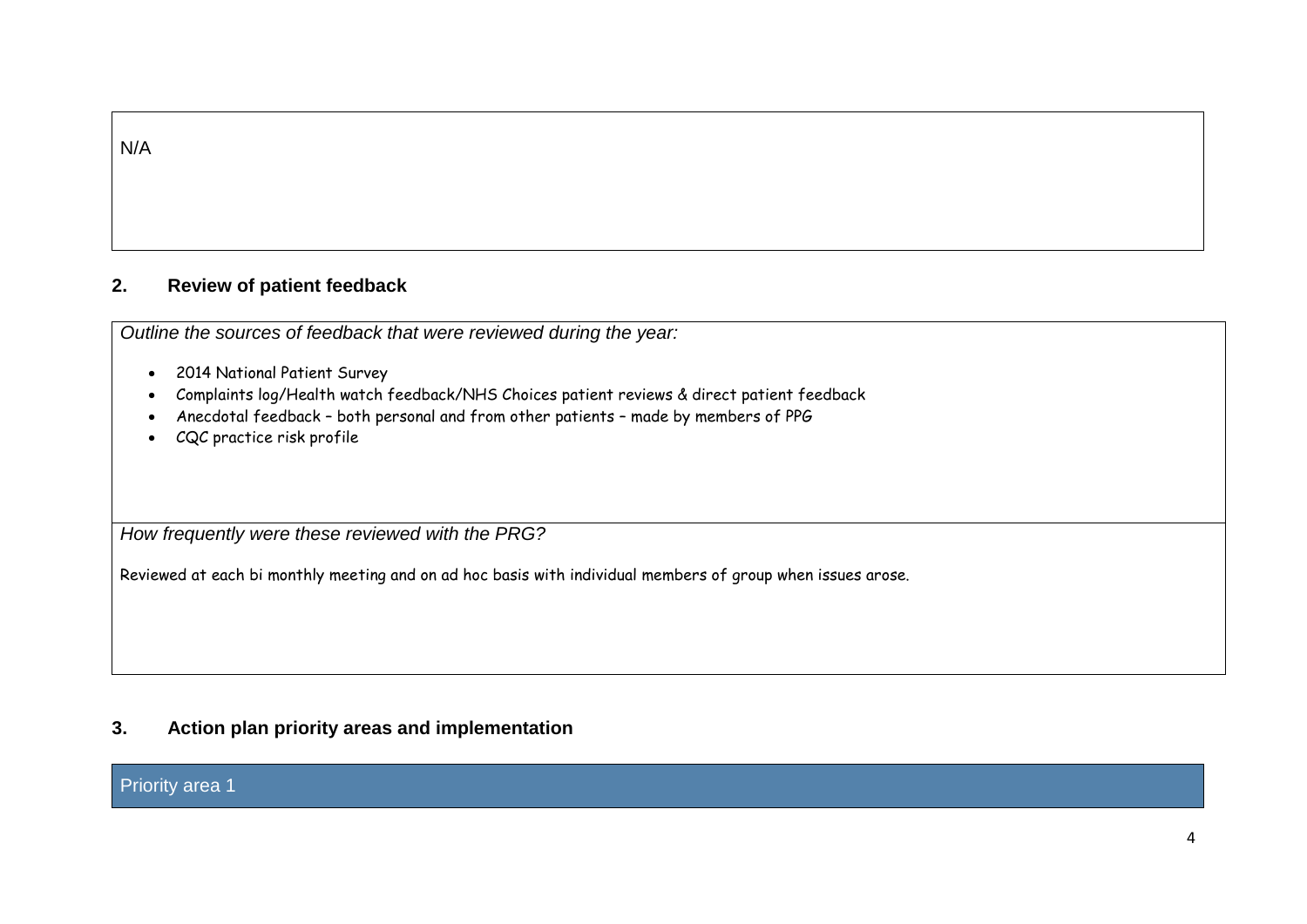*Description of priority area:*

# **Improve the patient experience of making an appointment**

The 2013/14 GP survey showed that 17% of patients rated their experience of making an appointment as poor

*What actions were taken to address the priority?*

- GP partners appointed an Access Lead (Dr Bishop) to oversee and assume responsibility for patient access.
- Patient Access monitoring group (GPs and management) met monthly to review access to appointment issues and make adjustments to rota to try to match supply to demand (given limited financial resources available to do this).
- All practice management had SMART goals around patient experience built into their performance plans.
- Target introduced of under 3 minutes for average reception telephone response time
- Daily monitoring of "wait time" for next available routine appointment.
- Introduction of GP triage system for emergency appointment requests.
- Increased number of appointments available by appointing Advanced Nurse Practitioner
- Introduced formal training programme for reception team to help support them in difficult job of facilitating good access for patients appropriate to their clinical need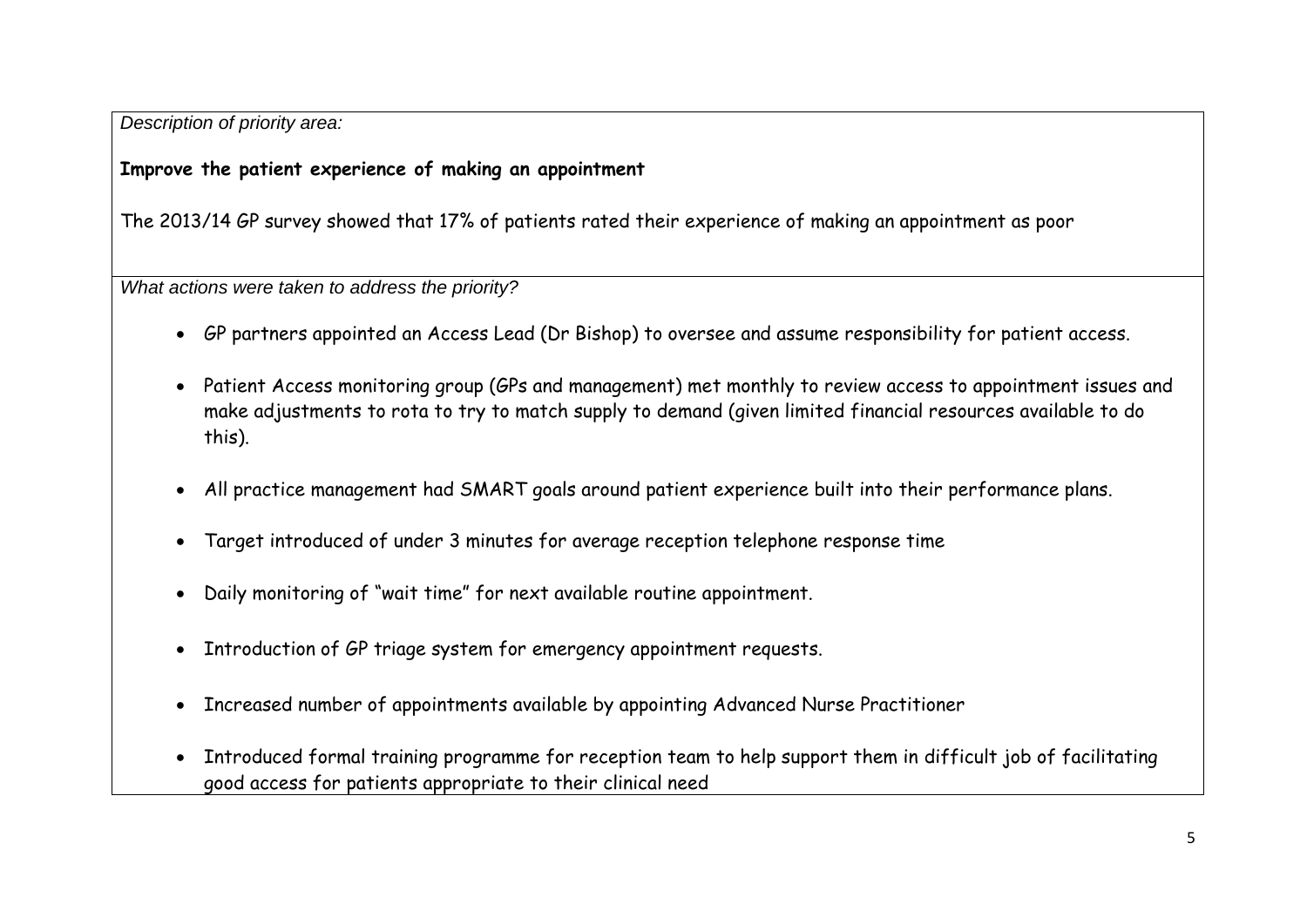*Result of actions and impact on patients and carers:*

- Due to the introduction of the GP triage system for emergency appointments and our Advanced Nurse Practitioner we have been able to guarantee a same day appointment (face to face or telephone) to all patients who contact us to say they have a problem they feel is of immediate threat to their health. (To enable us to continue to provide this potentially lifesaving service we do ask patients only to request a same day appointment where they feel it is really critical to their health)
- For more routine/ non-urgent appointments we have operated for most of the year with a maximum 5 working day (up to 7 days including a weekend) wait for the next available GP appointment. Although longer than we would like this reflects both the national average wait times and the limited resources available to primary care.
- From November 2014 onwards we have seen waiting times for GP appointments deteriorate with the availability of routine appointments being beyond 7 days. This has been due to a full time GP leaving the practice, who have we were unable to find an immediate replacement for due to the national GP shortage. In addition another colleague has had a lengthy period of unplanned absence. Unfortunately no funding has been available from the NHS to provide locum arrangements.
- A new full time GP will be joining us at the beginning of August 2015 and in the meantime we are diverting as much of our own financial resources as possible into providing ad hoc locum cover.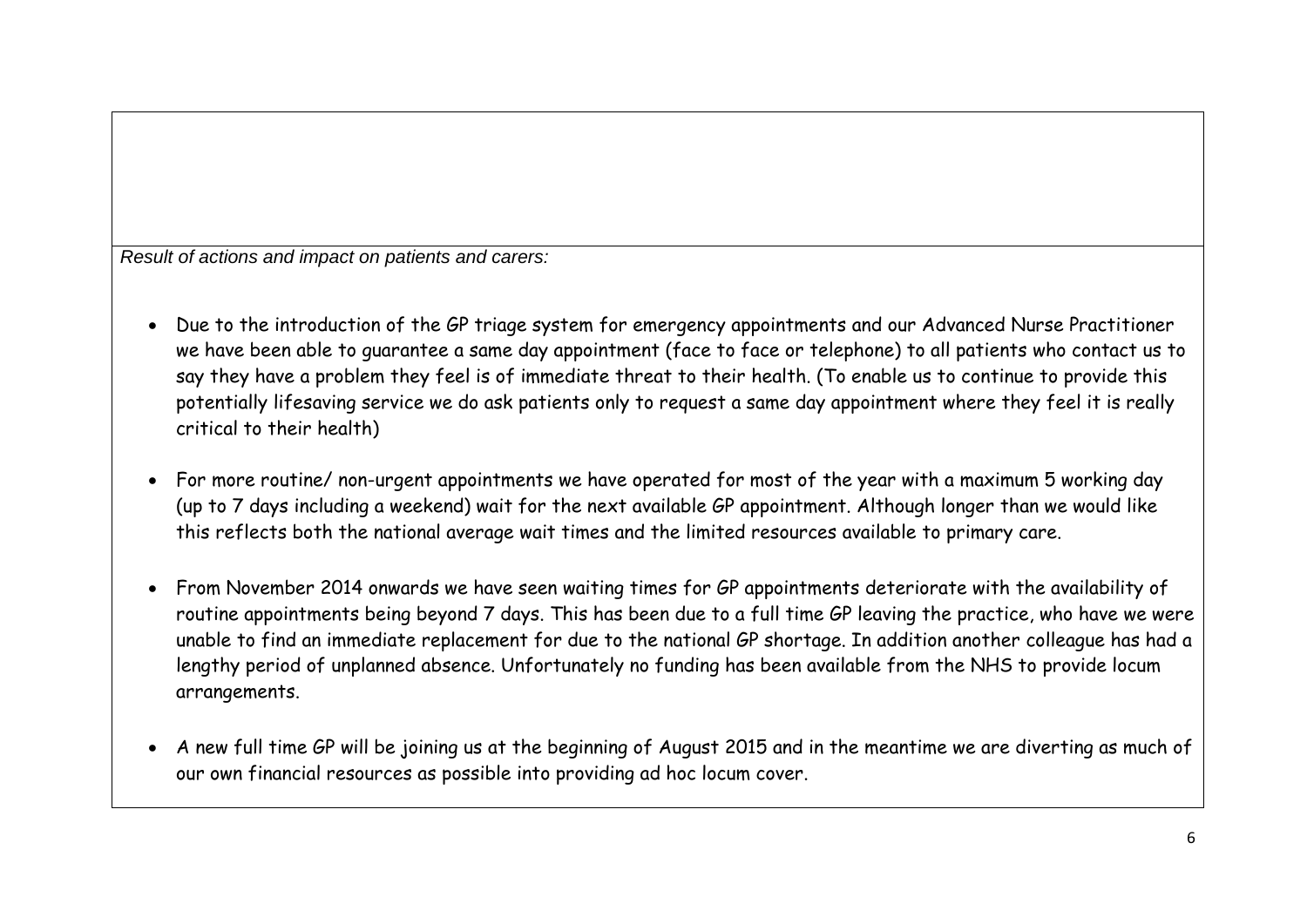*How were these actions publicised?*

- Discussed at PPG Meeting March 2015
- Published on practice website March 2015
- Copy of report available at reception for patients to view

#### Priority area 2

*Description of priority area:*

## **Close gap between patient expectations of routine availability and what practice is able to deliver (based on current funding)**

Feedback from patients has been that the wait time for a routine GP appointment does not currently meet their expectations

*What actions were taken to address the priority?*

- Daily monitoring and monthly audit carried out of the average wait time for a routine GP appointment
- Agreed with the PPG a aspirational wait time for a routine appointment of no more than 5 working days (or 7 days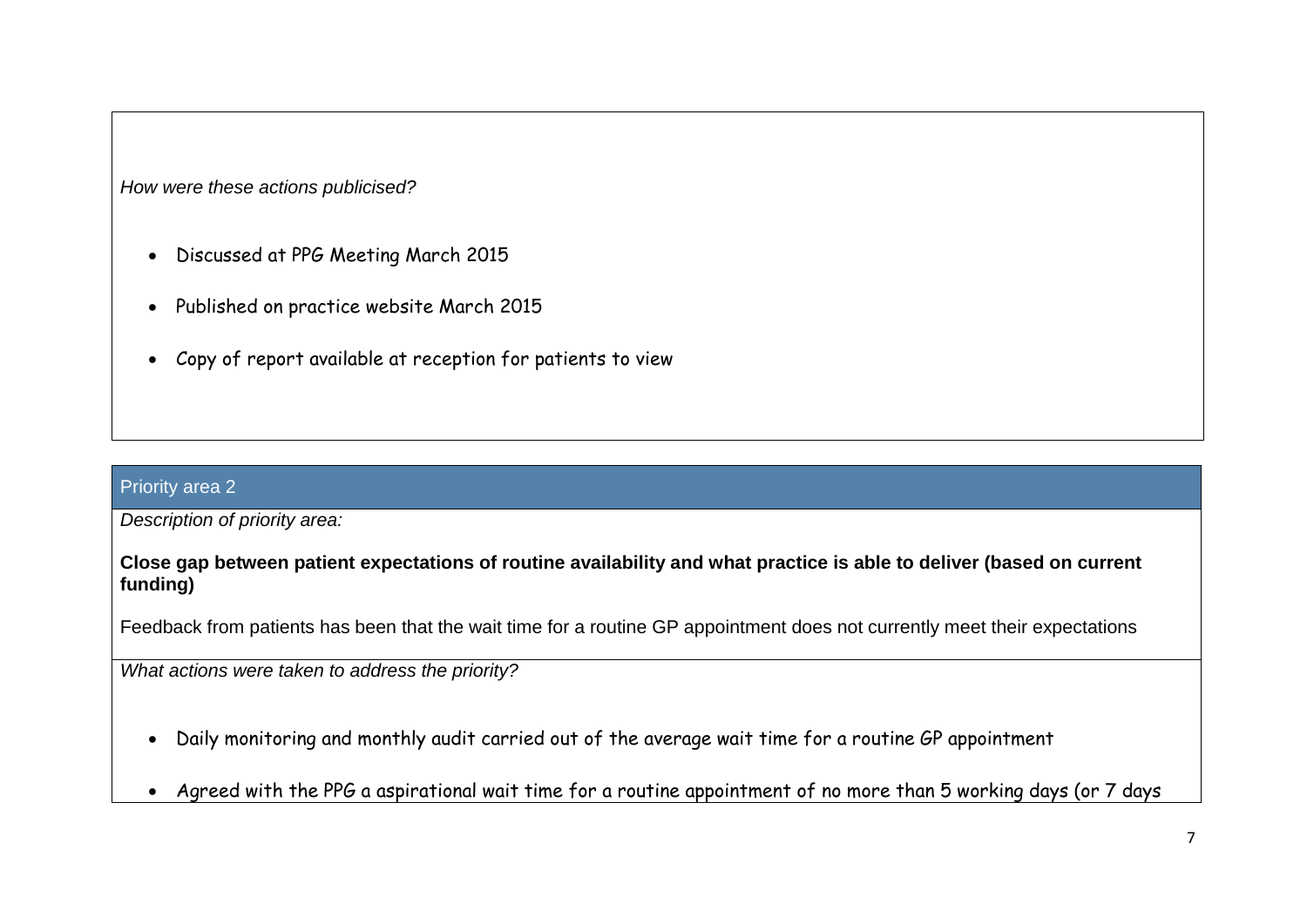including the weekend)

- Advise patients of this aspiration when discussing concerns about access.
- Carried out regular reviews of rota to ensure the best mix of "on the day" and pre bookable appointments are available to patients

*Result of actions and impact on patients and carers:*

- Since we began monitoring in August 2014 we have, on average, kept the wait for a routine appointment on or below the 5/7 day aspiration.
- We have a clear policy and aspiration that has helped patients who are unhappy with a wait time for a GP appointment to understand better how the appointment system works and what reasonable expectations are.
- We have written to NHS England and questioned our local MP, Pauline Latham, to understand what NHS and government expectations are around the wait time for a routine GP appointment and what support and funding is available to support improvements in access for pre bookable appointments. Unfortunately neither were able to help us on either point.

*How were these actions publicised?*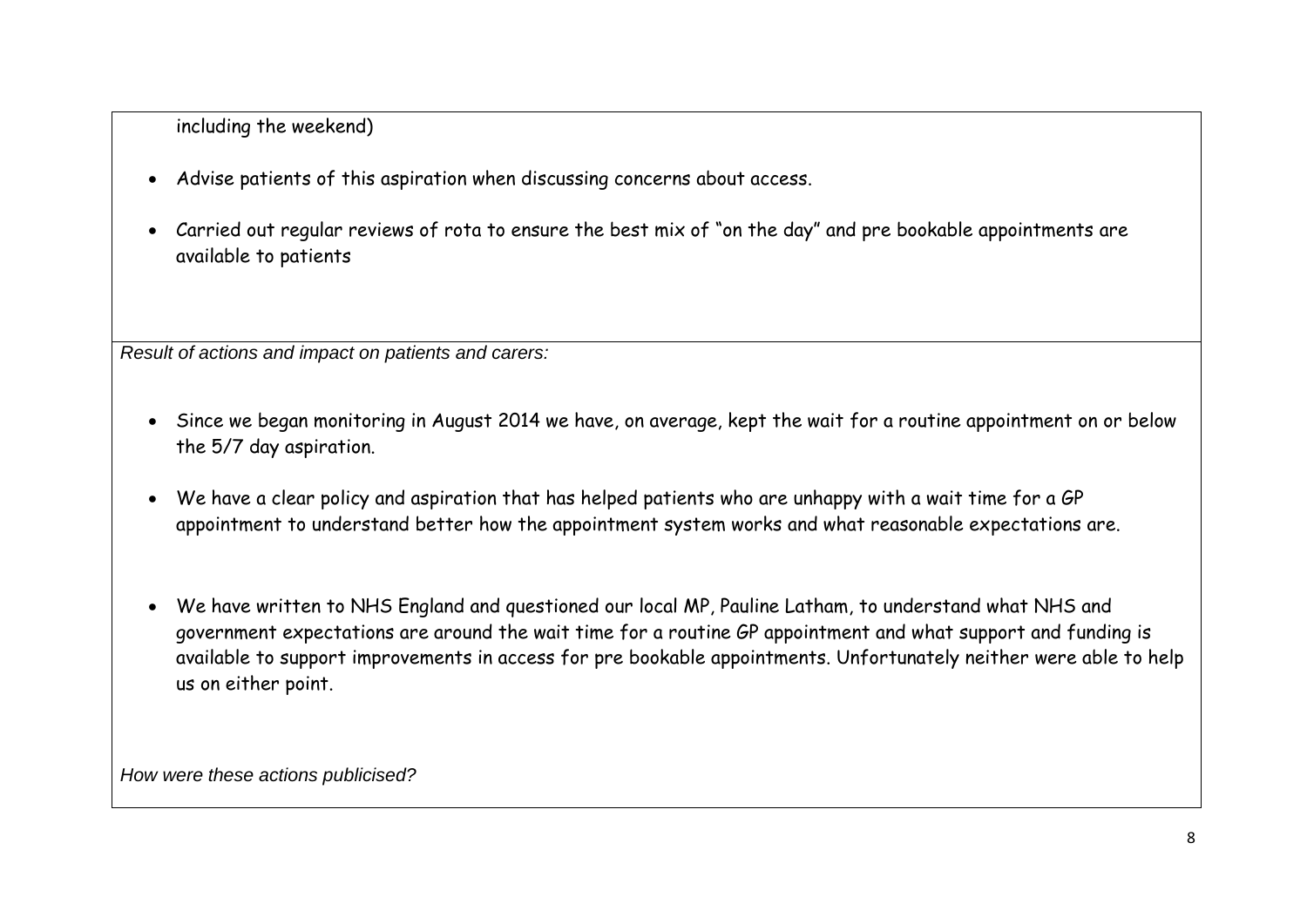- Discussed at PPG Meeting March 2015
- Published on practice website March 2015
- Copy of report available at reception for patients to view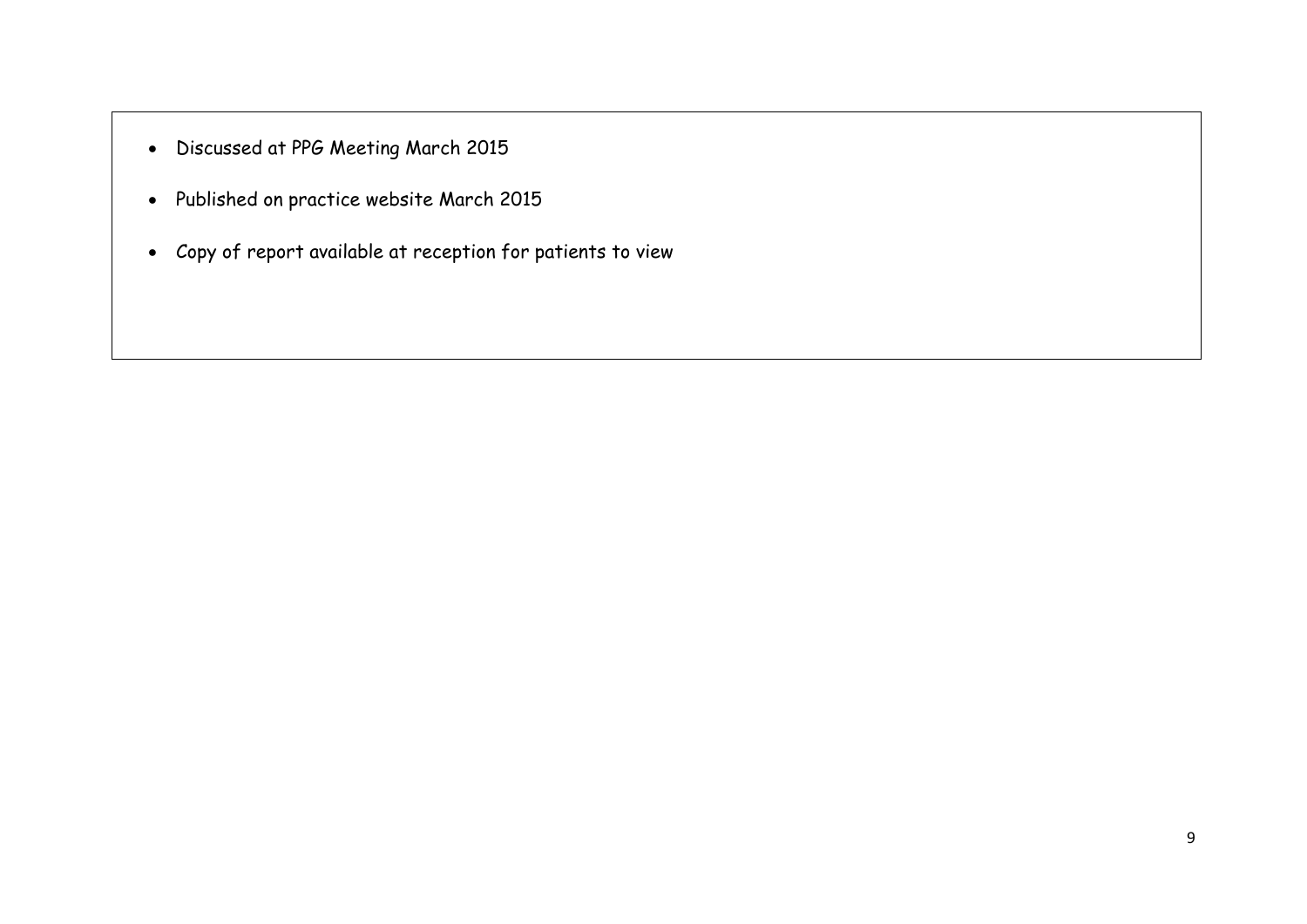## Priority area 3

*Description of priority area*:

# **Improve patients rating of the explanation of tests abd treatments undertaken**

The 2013/14 GP survey showed that 78% of patients rated our GPs as being good at explaining tests and treatments. This is below the local and national average.

*What actions were taken to address the priority?*

- GPs held a "best practice" meeting (October 2014) to share best practice and develop skills and strategy in this area.
- Rota amended so that all GPs have ring fenced time in which patients are able to make telephone appointments to discuss their test results in more detail.
- The practice website has been updated with information for patients on how they can check their understanding of test results.

*Result of actions and impact on patients and carers:*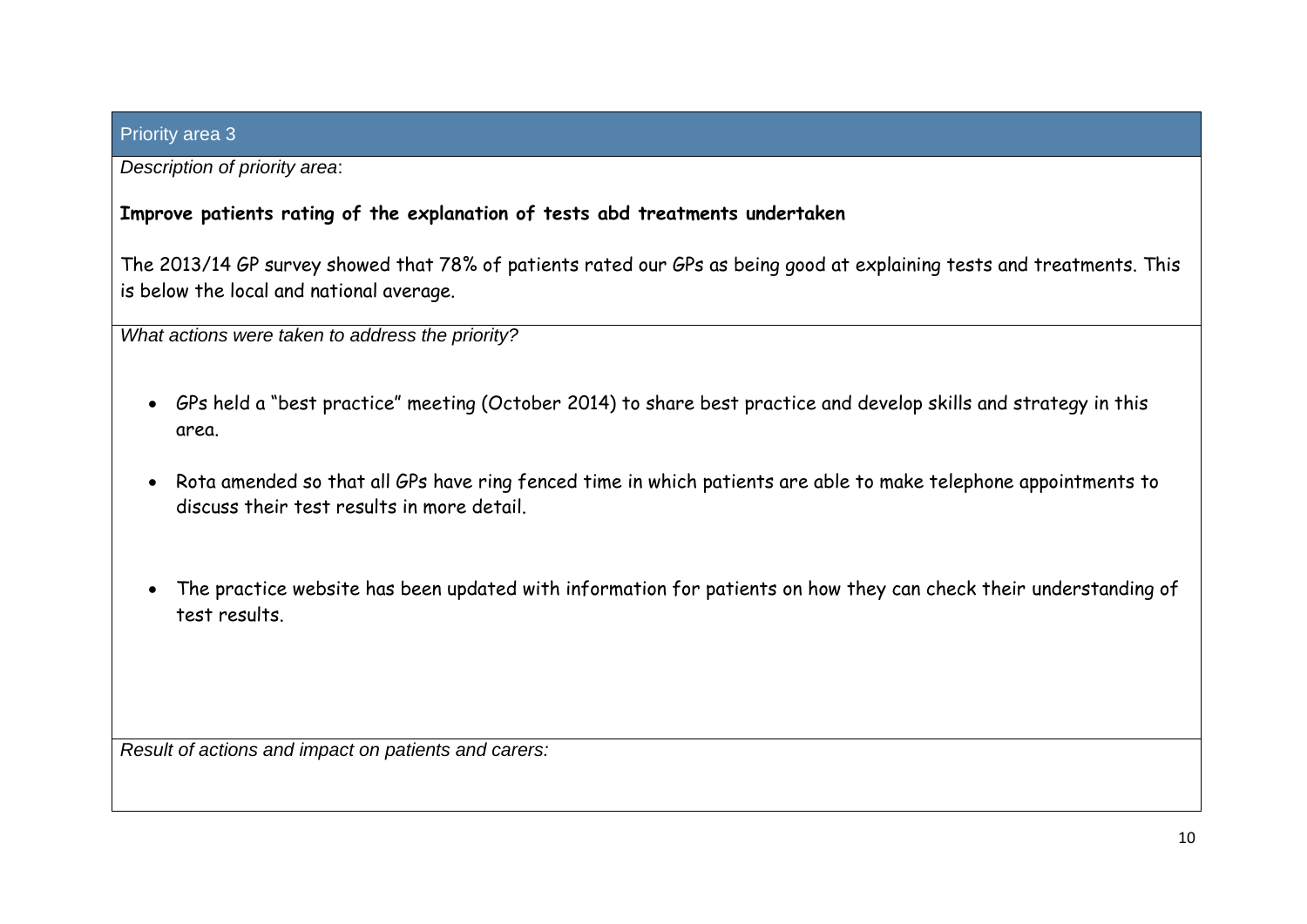- GPs aware of the importance patients place on obtaining a very clear understanding of their test results.
- Clear pathway available for all patients who want to talk to a GP to get a better understanding of the tests they have undergone.

*How were these actions publicised?*

- Discussed at PPG Meeting March 2015
- Published on practice website March 2015
- Copy of report available at reception for patients to view

## **Progress on previous years**

If you have participated in this scheme for more than one year, outline progress made on issues raised in the previous year(s):

| <b>You Said</b>                                    | <b>We Did</b>                                                                                                      | <b>Outcome</b>                                                                                        |
|----------------------------------------------------|--------------------------------------------------------------------------------------------------------------------|-------------------------------------------------------------------------------------------------------|
| Getting repeat prescriptions is                    |                                                                                                                    |                                                                                                       |
| too difficult                                      | Set up an online system for<br>ordering repeats and a<br>dedicated telephone line                                  | Awareness of facility has risen<br>and increased patient numbers<br>making use of additional facility |
| Communicating with the<br>surgery should be easier | Set up new user friendly<br>website with more information<br>and promoting PPG and other<br>communication channels | Improved patient awareness<br>and approval of these facilities                                        |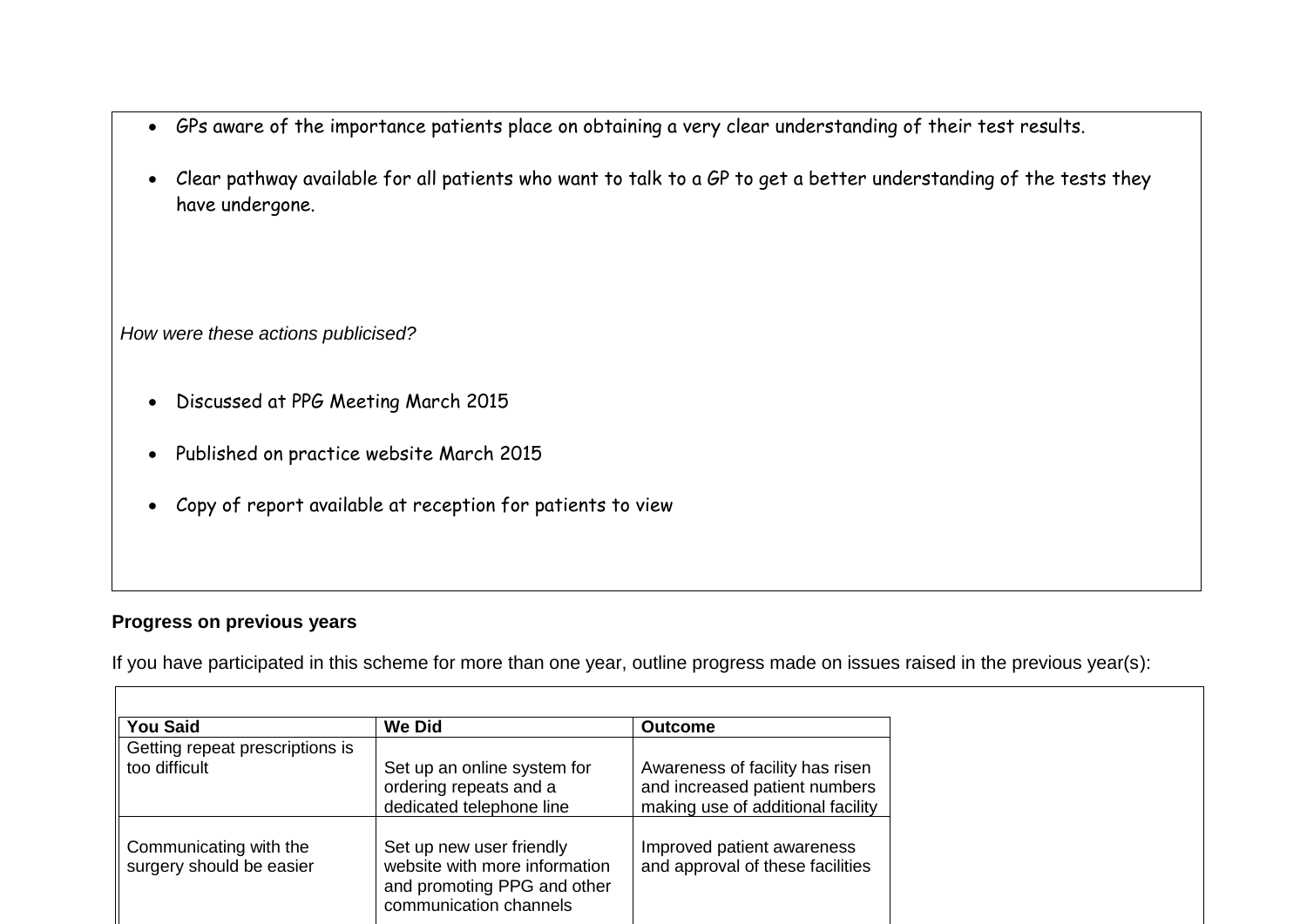# **4. PPG Sign Off**

Report signed off by PPG: YES

Date of sign off: 11/3/2015

How has the practice engaged with the PPG:

*How has the practice made efforts to engage with seldom heard groups in the practice population?*

- Website and email feedback facility
- Active promotion of Friends & Family Test
- Practice Manager and deputy Manager "open door" policy to patient requests for meeting/discussion time
- Participation in structured visits to local care homes
- Regular in house surveys carried out throughout year

*Has the practice received patient and carer feedback from a variety of sources?*

See above

*Was the PPG involved in the agreement of priority areas and the resulting action plan?*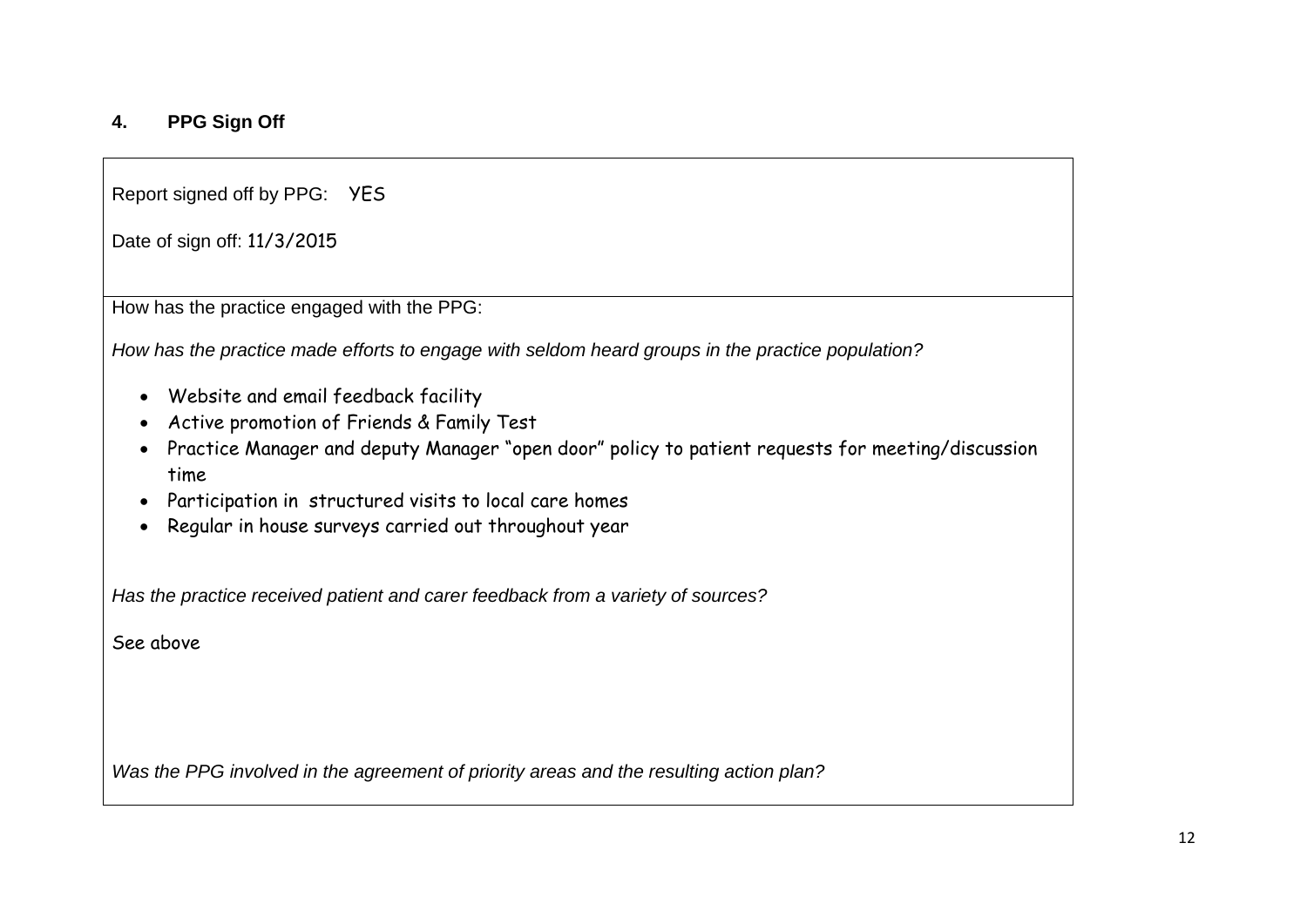Please submit completed report to the Area Team via email no later than 31 March 2015 to:

• Derbyshire practices: [e.derbyshirenottinghamshire-gpderbys@nhs.net](mailto:e.derbyshirenottinghamshire-gpderbys@nhs.net)